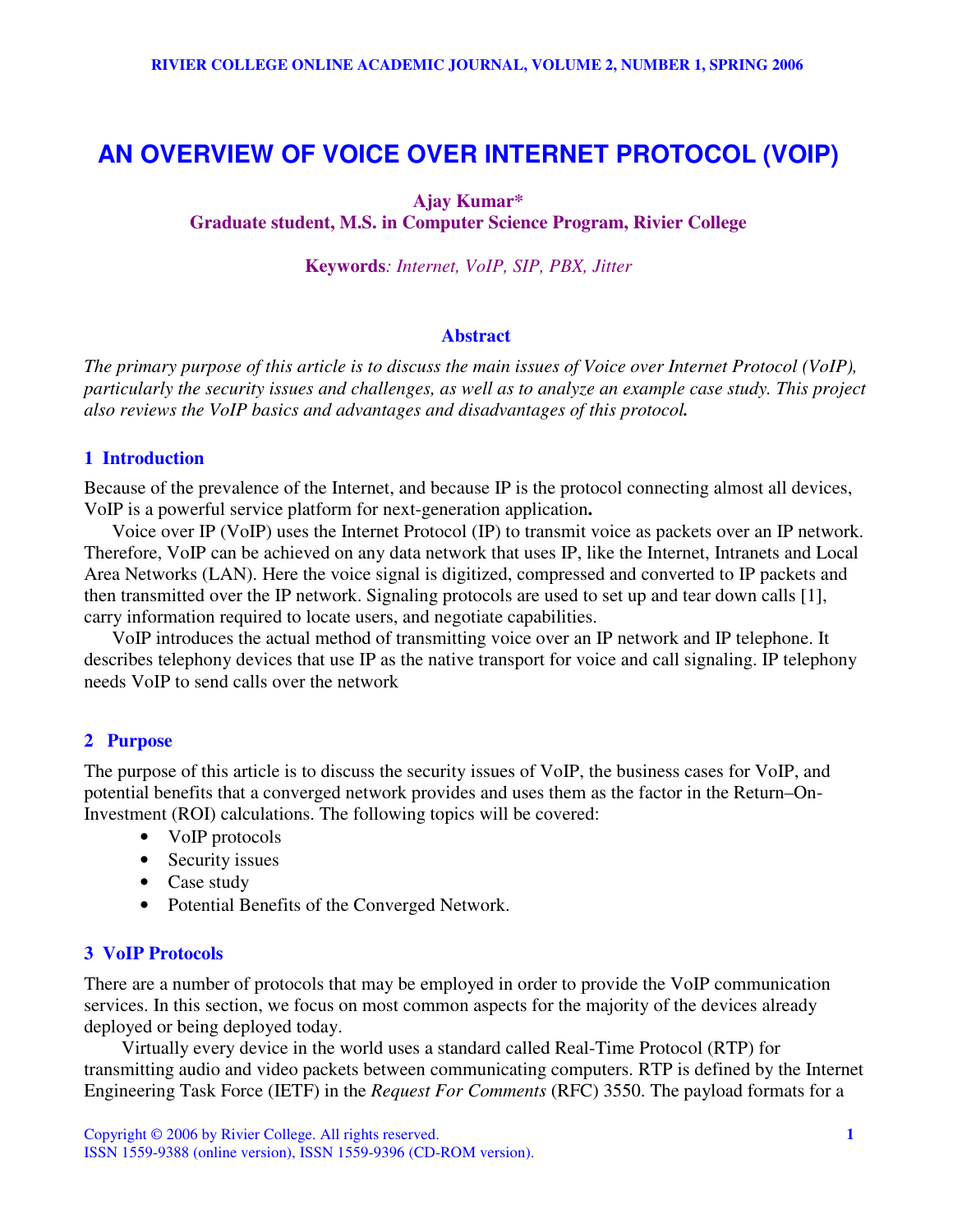number of CODECs are defined in RFC 3551, though payload format specifications are defined in various ITU documents and in other IETF RFCs. RTP also addresses the issues like a packet order and provides mechanisms (via the Real-Time Control Protocol, or RTCP, defined in RFC 3550) to help address delay and jitter.

The H.323 Protocol and Session Initiation Protocol (SIP) both have their origins in 1995 as researchers looked to solve the problem of how two computers can initiate communication in order to exchange audio and video media streams. H.323 enjoyed the first commercial success, due to the fact that those working on the protocol in the ITU worked quickly to publish the first standard in early 1996. SIP, on the other hand, progressed much more slowly in the IETF, with the first draft published in 1996, but the first recognized "standard" published later in 1999. SIP was revised over the years and republished in 2002 as RFC 3261, which is the currently recognized standard for SIP. These delays in the standards process resulted in delays in market adoption of the SIP protocol.

Today, H.323 still commands the bulk of the VoIP [2] deployments in the service provider market for voice transit, especially for transporting voice calls internationally. H.323 is also widely used in room-based video conferencing systems and is the main protocol for IP-based video systems. SIP has, most recently, become more popular for use in instant messaging systems.

# **3.1 Session Initiation Protocol**

The Session Initiation Protocol (SIP) is an application-layer signaling-control protocol used to establish, maintain, and terminate multimedia sessions. Multimedia sessions include VOIP, conferences and other similar applications involving such media as audio, video and data.

SIP, on which the RFC 2543 is based, is a text-based protocol that is a part of the overall Internet Engineering Task Force (IETF) multimedia architecture. The IETF architecture also includes the Resource Reservation Protocol (RSVP; RFC 2205), Real-Time Transport Protocol (RTTP; RFC1889), and Session Description Protocol (SDP; RFC 2327). However, the SIP's functions are independent of any functions of these protocols [1]. It is important to note that SIP can operate in conjunction with other signaling protocols, such as H.323.

#### **3.2 Overview of SIP operations**

Callers and callees are identified by the SIP addresses. When making a SIP call, a caller first needs to locate the appropriate server and send it a request. The caller can either directly reach the callee or indirectly through the redirect servers. The Call ID field in the SIP message header uniquely identifies the calls. Below is the brief explanation of how the protocol performs its operations (RFC 2543).

# *3.2.1 SIP Addressing*

The SIP hosts are identified by a SIP URL, which is of the form sip:username@host. A SIP address can either designate an individual or a whole group.

# *3.2.2 Locating a SIP server*

The client can either send the request to a SIP proxy server or it can send the request directly to the IP address and port corresponding to the Uniform Request Identifier (URI).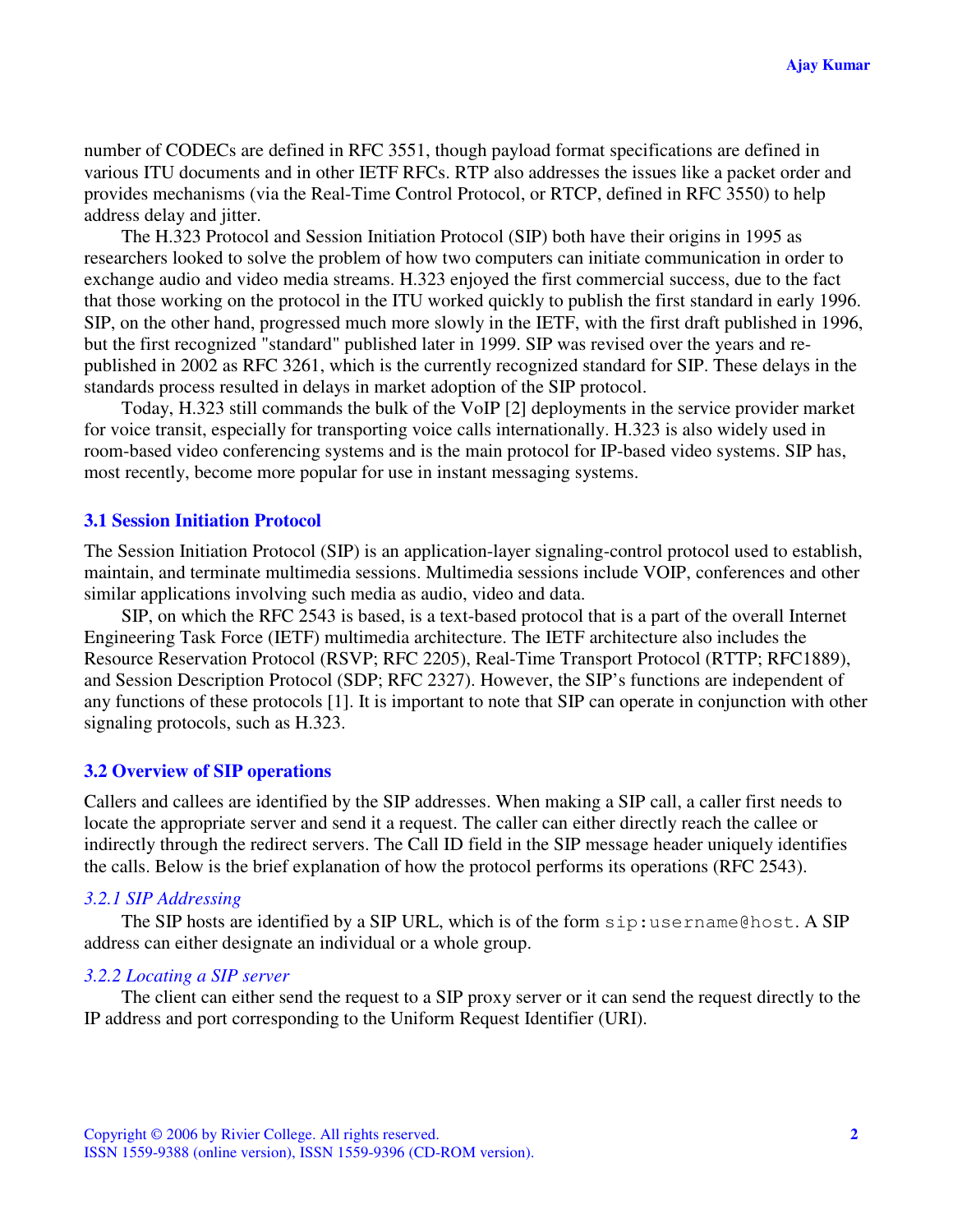# *3.2.3 SIP Transaction*

Once the host part of the Request URI has been resolved to a SIP server, the client can send requests to that server. A request together with the responses triggered by that request makes up a SIP transaction. The requests can be sent through reliable TCP or through unreliable UDP [1].

# *3.2.4 SIP Invitation*

A successful SIP invitation consists of two requests: an INVITE followed by ACK. The INVITE request asks the callee to join a particular conference or establish a two party conversation. After the callee has agreed to participate in the call, the caller confirms that it has received that response by sending an ACK request. The INVITE request contains a session description that provides the called party with enough information to join the session [1]. If the callee wishes to accept the call, it responds to the invitation by returning a similar session description.

### *3.2.5 Locating a User*

A callee may keep changing its position with time. These locations can be dynamically registered with the SIP server. When the SIP server is queried about the location of a callee, it returns a list of possible locations. A Location Server in the SIP system actually generates the list and passes it to the SIP server.

# *3.2.6 Changing an Existing Session*

Sometimes we may need to change the parameters of an existing session. This is done by re-issuing the INVITE message using the same Call ID, but a new body to convey the new information.

# *3.2.7 The hop server*

After the User Agent Server (UAS) has been reached, it sends a response back to the proxy server. The proxy server in-turn sends back a response to the client. The client then confirms that it has received the response by sending an ACK. In this case, we had assumed that the client's INVITE request was forwarded to the proxy server. However, if it had been forwarded to a redirect server, then the redirect server returns the IP address of the next hop server to the client then directly communicates with the UAS.

# **4 VoIP Technology**

### **4.1 VOIP Benefits**

The main advantage of VoIP is the cheaper option for the phone calls [10]. Another key advantage is being able to combine phone calls with business data. It means you can adopt call-centre style technology with each incoming call triggering on-screen pop ups with customer details. Or you can add a 'Click to call' button on your website.

When you consider that the average employee spends hundreds of hours a year on the telephone, it's easy to see why VoIP is attracting a lot of attention. Many large organizations from banks to retail companies are using it for voice calls.

As the cost of high-speed Internet access (such as Broadband) comes down, VoIP is now within reach of small businesses. Some telecommunication companies and Internet Service Providers (ISPs) are now offering Voice over IP deals targeted at the small business sector.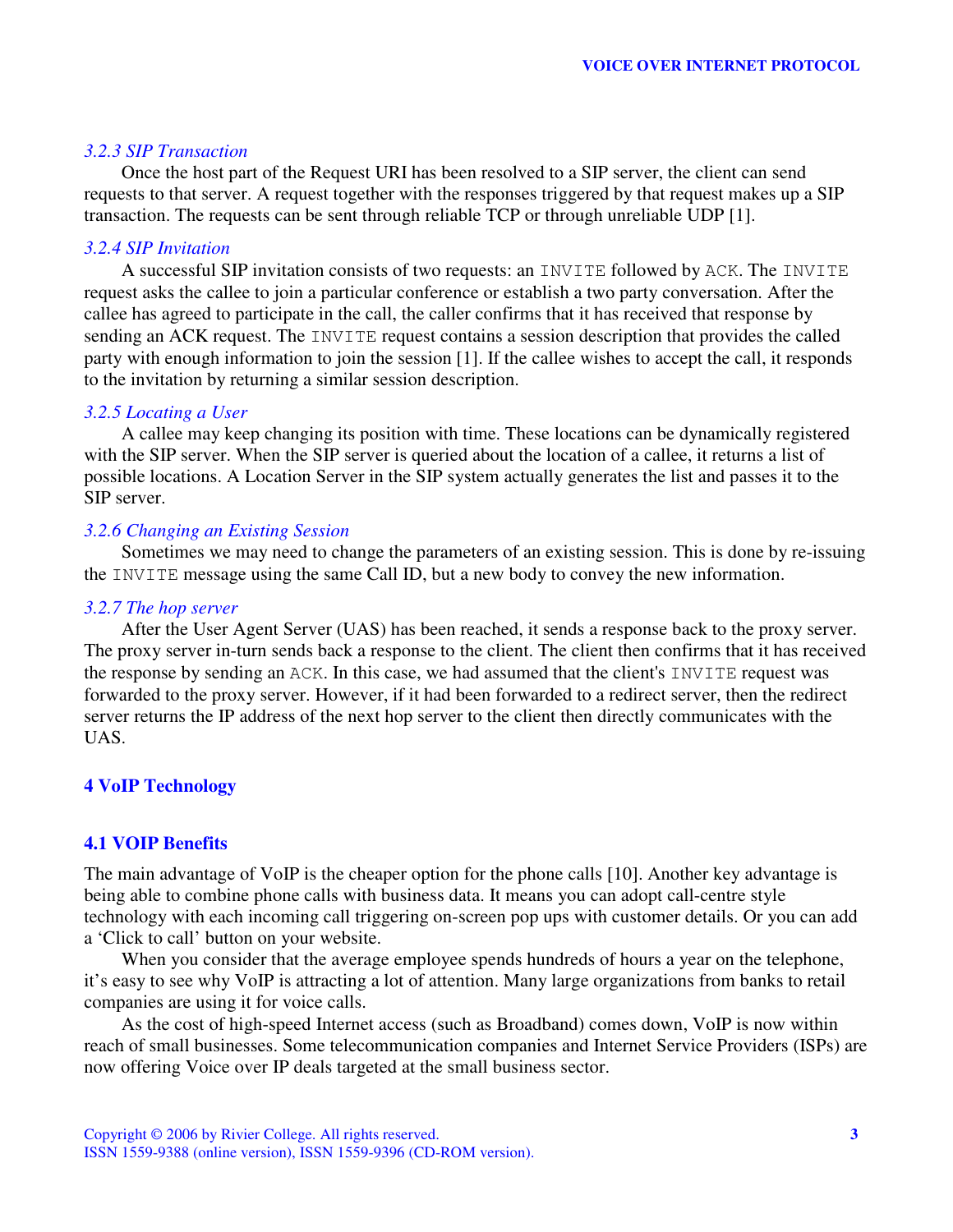Traditional phone calls work by allocating an entire phone line to each call. With VoIP, voice data is compressed, and with VoIP on your computer network you can add telephones and increase call capacity without running additional cabling.

# *4.1.1 Scalability*

Traditional PBX (Private Branch Exchange) phone systems have a set number of ports for telephones to plug in to. VoIP systems provide greater flexibility as you can run a number of 'virtual users' through each network socket.

# *4.1.2 Reduce operating costs*

Because a VoIP-enabled system is based on software rather than hardware, it is easier to manage and maintain the system.

# *4.1.3 Improve productivity*

VoIP treats voice as if it were any other kind of data, so users can attach documents to voice messages or participate in virtual meetings using shared data and videoconferencing.

### *4.1.4 Wireless-compatible*

With a wireless LAN in place, mobile devices like PDAs and smart-phones can use your VoIP system. If you install a wireless LAN, you need to make sure you have appropriate security ensures in place, such as a firewall or encryption.

#### *4.1.5 Enhanced customer service*

By adding a 'Click to talk' button to a website, a VoIP-enabled enterprise can put web users in touch with customer service staff. You could also look at implementing customer relationship management software (CRM). Incoming calls could automatically trigger screen pops with customer account information and contact history.

### *4.1.6 Dependable call management*

Voice-related services, such as follow-me roaming, caller-ID, call forwarding and broadcast messaging, become simpler to maintain and can be updated as needed by your employees.

### *4.1.7 Flexibility*

A Virtual Private Network (VPN) is an allocated amount of bandwidth on the public internet where public access is prevented through encryption. If your company has its own VPN and combines it with VoIP, you can set up a fully functioning office where there is a broadband connection. Green-field sites can be up and running in minutes not weeks

# **5 VOIP Analysis**

To create a proper network design it is important to know all the caveats and inner workings of networking technology [10]. This section explains many of the issues facing Voice over IP.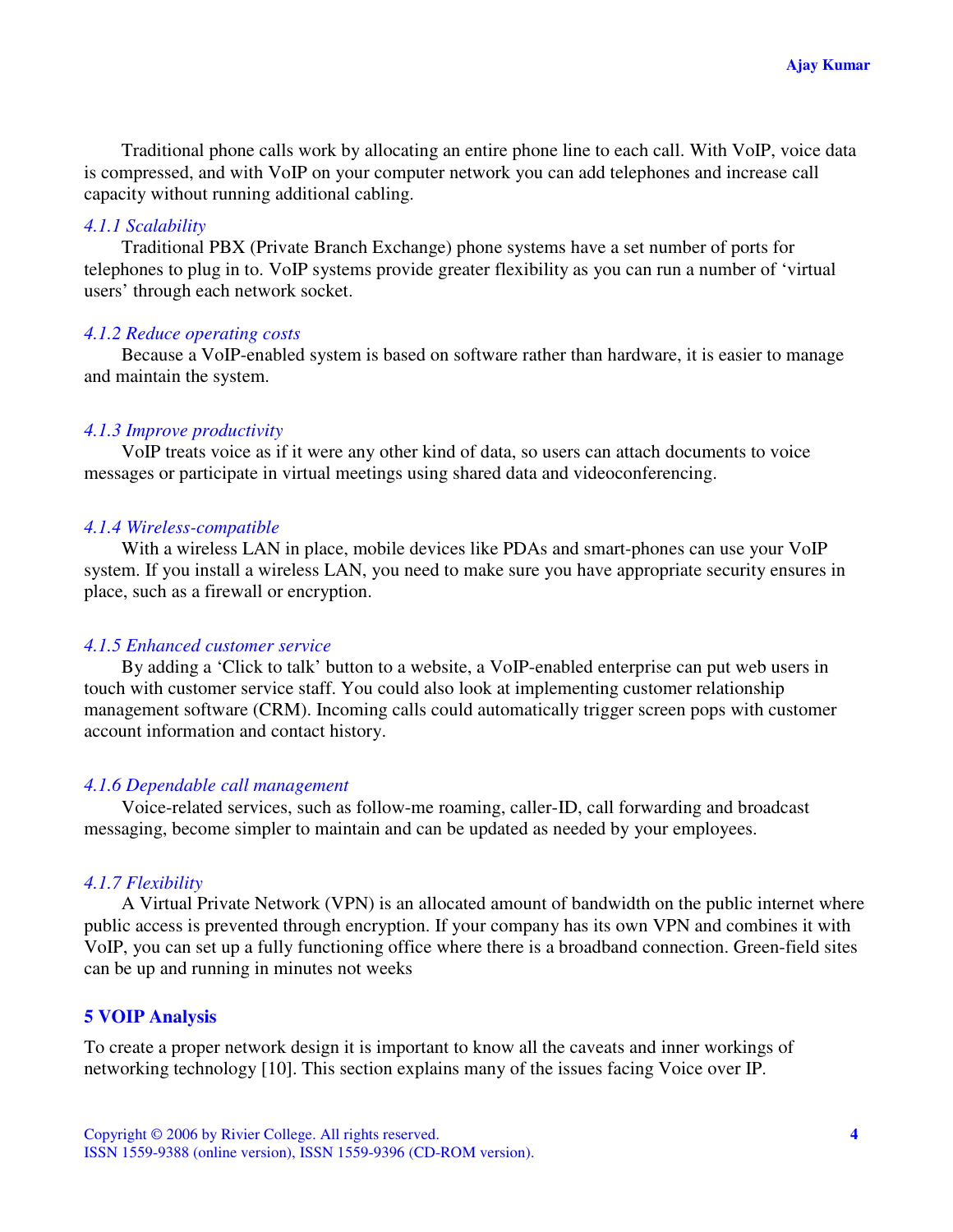# **5.1 Delay/Latency**

VoIP delay or latency is characterized as the amount of time for speech to exit the speaker's mouth and reach the listener's ear.

There are three types of delay.

#### *5.1.1 Propagation Delay*

Propagation delay is caused by the speed of light in fiber or copper-based networks.

#### *5.1.2 Processing delay*

Processing delay defines many different caused of delay and is caused by devices that forward the frame through network.

#### *5.1.2 Serialization delay*

Serialization delay is the amount of time it takes to actually place a bit or byte onto an interface.

# **5.2 Jitter**

Jitter is the variation of packet inter-arrival time. Jitter is one issue that exists only in packet-based networks. While in a packet voice environment the sender is expected to reliably transmit voice packets at a regular interval. These voice packets can be delayed throughout the packet network and not arrive at the same regular interval at the receiving station

If the data network is engineered well and the proper precautions are taken [10], then jitter is not usually a major problem, and the buffer does not significantly contribute to the total end-to-end delay.

The jitter buffer found within Cisco software is considered a dynamic queue. This queue can grow or shrink exponentially depending on the inter-arrival time of the RTP packets.

### **5.3 Voice Compression**

Two basic variations of 64-kbps Pulse Code Modulation (PCM) are commonly used:  $\mu$ -law and  $\alpha$ -law. These methods are similar. They both use logarithmic compression to achieve 12-13 bits of linear PCM quality in 8 bits, but they are different in relatively minor compressions details. It is important to note that when making a long distance call, any required conversion is the responsibility of the converting country.

# **5.4 Echo**

Echo is normally caused by a mismatch in impedance from the four-wire network switch conversion to the two-wire local loop. Echo can be loud, and it can be long. The louder and longer the echo, the more annoying the echo becomes. To understand how echo cancellers work, it is best to first understand where the echo comes from.

Echo cancellers are limited by the total amount of time they wait for the reflected speech to be received, a phenomenon known as echo tail.

It is important to configure the appropriate amount of echo cancellation when initially installing VoIP equipment. If it is not configured properly callers will hear echo during the phone call.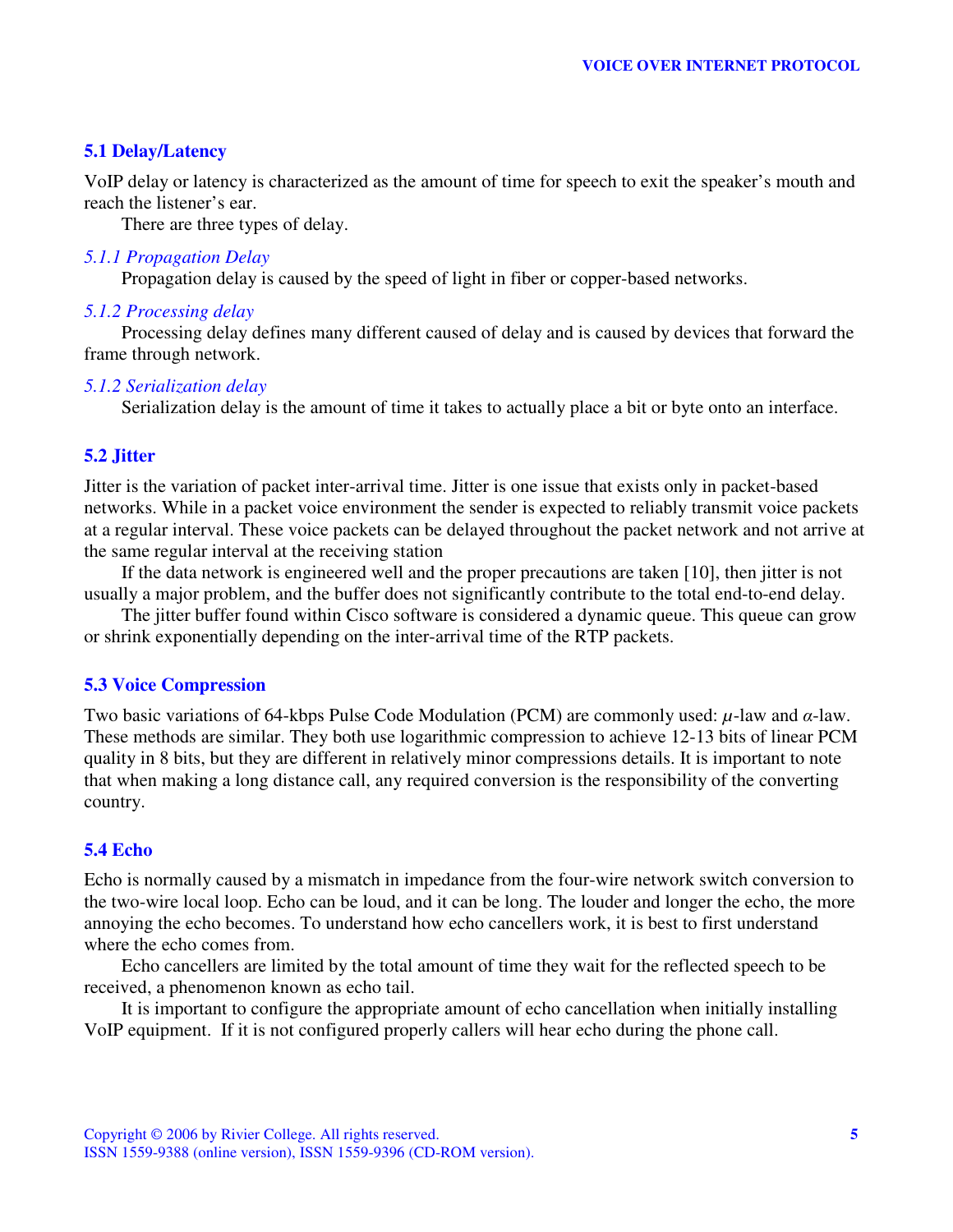# **5.5 Packet Loss**

Packet loss in data networks is both common and expected. Many data protocols, in fact, use packet loss. The protocols identify the condition of the network and can reduce the number of packet loss in that network.

When putting voice on data networks, it is important to build a network that can successfully transport voice in a reliable and timely manner. Also it is helpful when a mechanism can be used to make the voice somewhat resistant to periodic packet loss.

# **5.6 Voice Activity Detection**

In normal conversations, some one speaks and someone else listens. Modern network contains a bidirectional, 64,000 bit-per-second channel, regardless of anyone is speaking. This means that in a normal conversation at least 50% of total bandwidth is wasted.

By using VoIP, this wasted bandwidth can be utilized for other purposes when voice activity detection (VAD) is enabled. Typically, when the VAD detects a drop-off of speech amplitude, it waits a fixed amount of time before it stops putting speech frames in packets. This fixed amount of time is known as *handover* and is typically 200 ms.

# **5.7 Digital-to-Analog Conversion**

Digital-to-Analog conversion issues also currently plague toll networks. Each time a conversion occurs from digital to analog and back, the speech or waveform becomes less true. Although modern toll networks can handle at lease seven D/A conversion before voice quality is affected, compressed speech is less robust in the face of these conversions

It is important to note that D/A conversion must be tightly managed in a compressed speech environment [10]. The only way to manage D/A conversion is to have the network designer design VoIP environments with as few D/A conversion as possible. Although D/A conversion affect all voice networks, VoIP networks using PCM CODEC are just as resilient to problems caused by D/A conversions as modern telephony networks.

# **5.8 Tandem Encoding**

The circuit switches are organized in a hierarchical model in which switches higher in the hierarchy are called *tandem switches*. If the TDM switches compress voice and the tandem switch must decompress and recompress the voice, the voice quality can be drastically affected. Voice degradation occurs when there is more than one compression/decompression cycle for each phone call.

# **5.9 Dial-plan Design**

One of the areas that causes the largest amount of problems when designing a VoIP network is the dial plan. The causes of these issues might be due to the complex issues of integrating disparate networks. Many of these disparate networks were not designed for the integration. Most of the companies must decide on their dial-plan design based on the plans for growth, cost of the leased circuits or Virtual Private Networks (VPNs), cost of additional equipment for packet voice, number of overlaps, and call-flows.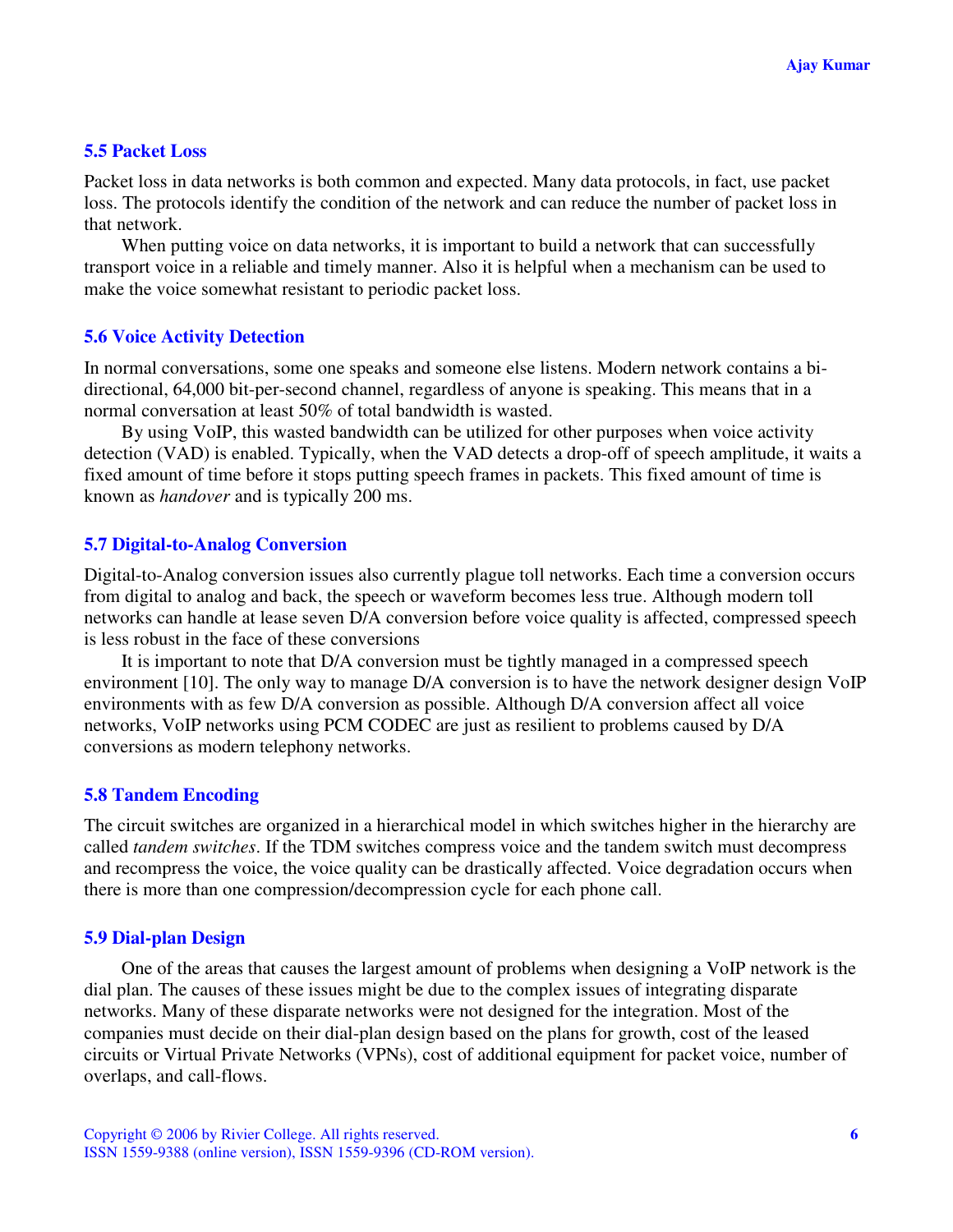# **6 Case Study**

VoIP might well be in the "TO DO" list for many companies. Therefore, if a company is considering VoIP or expanding the use of VoIP applications, it is very important to revisit the company's existing network and find out if the network can support high-quality voice transmissions. This article outlines what are the main factors to be considered when assessing for VoIP readiness.

There are four important factors to ensure the network is ready to handle the increased network load and ensure proper configuration so voice traffic will run efficiently. They are: Building a Network Inventory, Utilization Assessment, Bandwidth Modeling, and VoIP Quality Assessment.

# **6.1 Network Inventory**

To do the network inventory, it is necessary to take into account for the entire infrastructure to support a VoIP deployment. Routers, Switches and links are configured to support the data network. VoIP traffic is extremely time-sensitive. Therefore, voice packets cannot be queued and must have priority over data information. If the network is not configured correctly, it will result into sound jittery. So this analyses will help the network administrator to assess whether any hardware upgrades or additional hardware upgrades is necessary to support the converged voice and data's network. It is very important to test each component of the converged network to ensure the support of voice and data and reduced the probability of jitter, packet loss, low latency, and clogged bandwidth.

# **6.2 Utilization Assessment**

Firstly, it is an import requirement to find the network utilization of the network devices and links like gathering data on routers, switches and WAN links to find their capacity for carrying VoIP traffic looking for information of queuing and drops, bandwidth, CPU and memory.

# *6.2.1 Utilization Assessment tool*

Collecting the data network utilization of the devices and links can be very time consuming. NetIQ solutions can not only automate the process, but also provide extensive reporting on the results. These reports provide guidelines to understand the performance of the applications and systems. Trend analysis reports will help to plan for system or application upgrades. The alert summary reports also collect information about the response times, which can be used to define any action to be taken.

# *6.2.2 Bandwidth Modeling*

Four key parameters that provide the data necessary for a successful model are bandwidth capacity, utilization, number of calls, and type of CODEC used. When measuring bandwidth capacity and utilization, obtain the data from various times in the day and measure the number of calls as the total number of calls to support at any given moment.

Determine the correct CODEC is crucial to call quality and bandwidth used. CODECs that require 64-kbps rate provide a higher call quality but also require more bandwidth. One that requires a lower rate may allow more calls, but could lower the call quality.

Hence calculating the projected call volumes [14], CODEC selections and bandwidth requirements as input is the simple type of modeling. This determines the amount of bandwidth needed to support VoIP. It should be done on a very regular basis with different variables.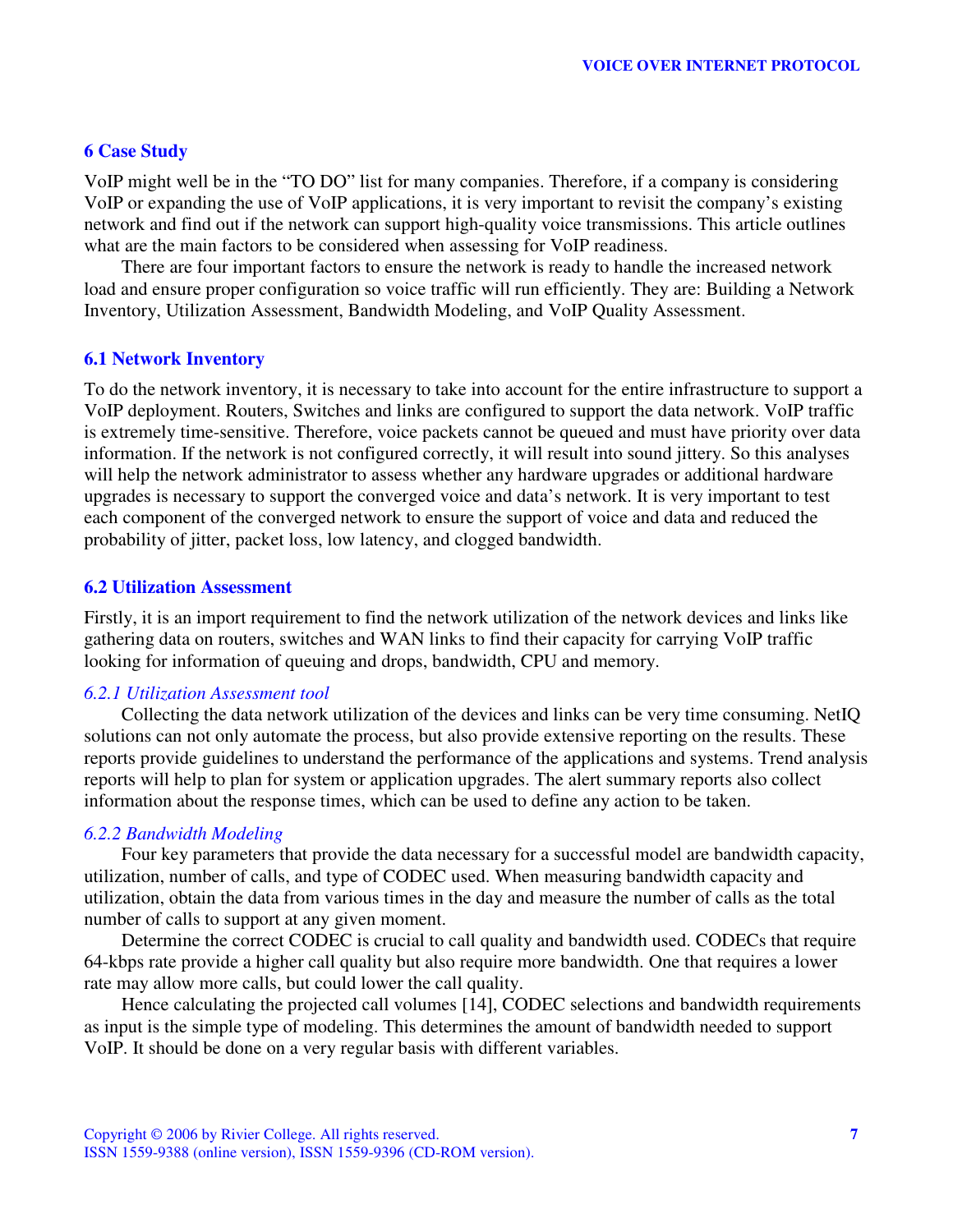# **6.3 VoIP Quality Assessment**

VoIP quality assessment is a key component. Voice traffic places a new set of requirements on data networks with the goal being to provide excellent call quality, which is measured on the average means opinion score (MOS) assigned to the traffic. The MOS takes into account the calculations such as code, delay, lost data, and jitter buffer loss that can affect call quality. Higher MOS means higher call quality. Simulating voice traffic on the network is the best practices before installing the first IP phone to measure network's call quality. It should be measured at every location or call group that will be deployed. It should also test at various times and locations to establish a comprehensive assessment.

# **6.4 Example Case study Analysis**

To do this analysis, let us consider a company that has about 60 users and has offices in Pittsburgh, PA (10 users), International Office in Montréal, Canada (60 users), London, UK (250 users), Singapore (6 users), Shanghai (2), and users in the United States that are connected to the U.S. office via VPNs.

Let us also assume that this company has three T-1 lines and one PRI line, and the company spends approximately \$4200 a month. In addition, the company is looking for VoIP installation and doing an analysis on what are the *pros* and *cons* of it and what would be Return on Investment (ROI). The cost benefit will be estimated as well.

The following section discusses the example of VoIP installation analysis and the ROI estimation based on the Quintum calculation.

# *6.4.1 Calculation of the Return on Investment for Quintum VoIP installation*

Let us consider the following scenario for the organization:

| Average number of calls per hour:                                                        | 100 calls                                                                                      |
|------------------------------------------------------------------------------------------|------------------------------------------------------------------------------------------------|
| Average call duration in minutes:                                                        | 5 minutes                                                                                      |
| Number of working hours per day:                                                         | 8 hours                                                                                        |
| The number of working days per week:                                                     | 5 days                                                                                         |
| The number of working weeks per month: 4 weeks                                           |                                                                                                |
| Total number of minutes per month:                                                       | 80,000                                                                                         |
| Percentage of national calls – 70% $\omega$ \$0.05 per minutes for calls over the PSTN   |                                                                                                |
| Percentage of international calls $-30\%$ @ \$0.10 per minute for calls over the PSTN    |                                                                                                |
|                                                                                          | Total number of minutes (national) 56,000 $\omega$ \$0.05, then the monthly charges is \$2,800 |
| Total number of minutes (international) $24,000 \& 0.10$ then monthly charges is \$2,400 |                                                                                                |
| Total PSTN charges per month without VoIP will be 5,200.                                 |                                                                                                |

After the implementation of VoIP, let us consider we still use PSTN 10% only, and then we will have the following estimations:

Percentage of completion over IP 90% @ 0.000, then monthly charges is \$0.00 Percentage of calls completed over PSTN; 7% National calls @ \$0.05 is \$280 Percentage of calls completed over PSTN: 3% International calls over PSTN: \$240 Total PSNT call charges \$520 Monthly cost of IP usage for VoIP is: \$100.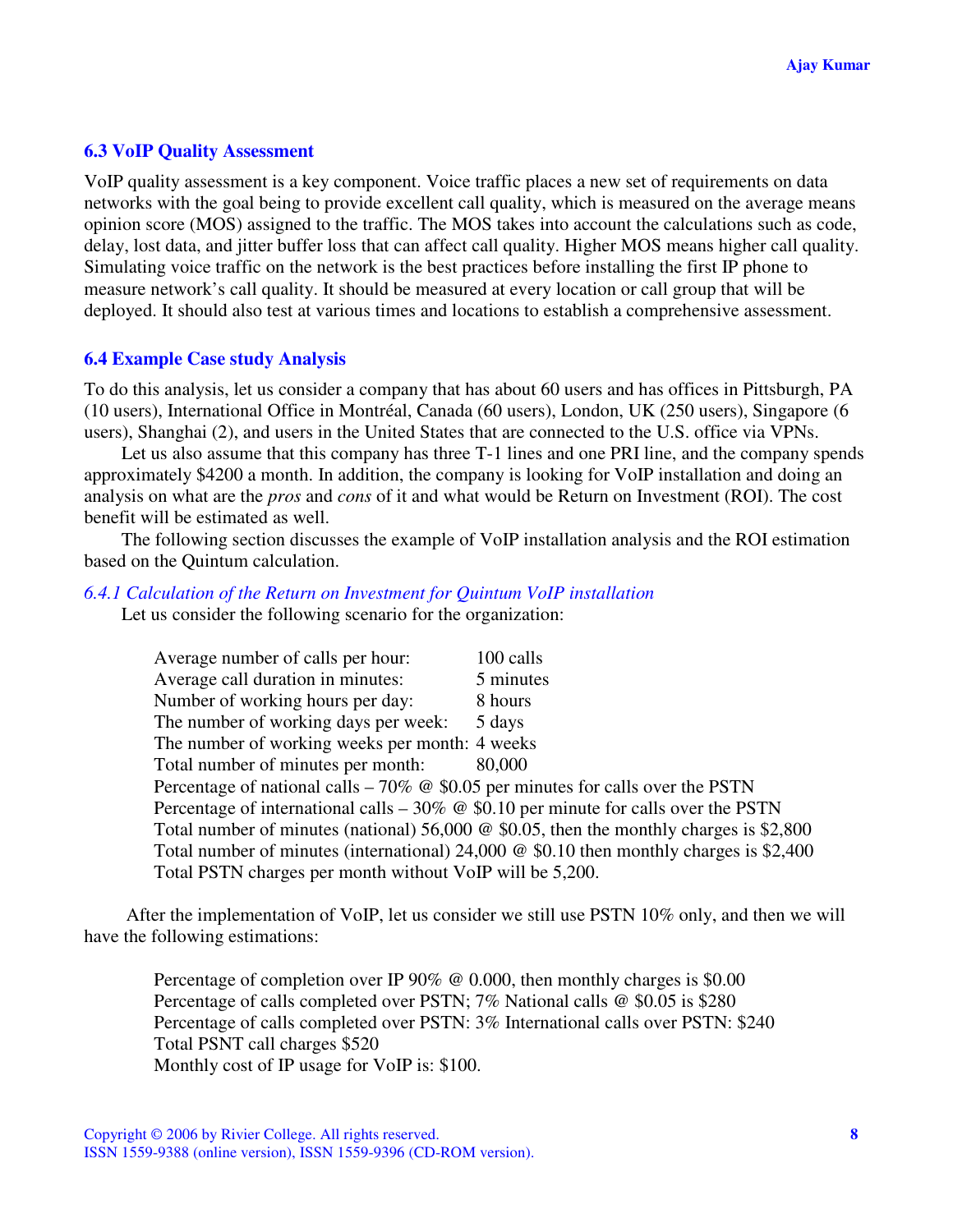The saving for PSTN call charges per month with VoIP is: \$4580.00

Cost of the Quitum VoIP equipment is \$8800.

Time taken to recoup the cost is 1.92 months.

Therefore, just in 1.92-month period our case-study company can recoup the saving and can be up to \$4500 per month.

# **7 Advantages and Disadvantages of VoIP networks**

#### **7.1 Advantages of VoIP networks**

The advantages include the reduction of costs. VoIP is relatively inexpensive**.** This is the biggest advantage to most companies. VoIP is technically free. Typically, companies pay their normal highspeed Internet provider and in return receive VoIP free [12]. These companies can connect with almost anyone and at almost anytime.

VoIP creates a phone system that eliminates many problems. One example is that VoIP allows a company to route telephone calls to one location instead of several. The advantage of this is that the companies do not have to keep as many employees on staff. This fact saves money, and the companies are able to reroute the calls to the appropriate person or place with very little effort and can do this within or outside of multiple buildings in multiple cities.

The second major advantage of VoIP is that it is mobile. It means that any employee can take it with them on business trips, vacations, etc. All you have to have is a high-speed Internet connection to use this from anywhere. You can check in at the office while on vacation or you can use it to call your office for hundreds of reasons while on business trips. This is particularly nice for people who want to work from home. With VoIP, people are able to complete their work from the comfort of their own couch. Today, people can sit at home, take care of their children, and still earn a decent paycheck via VoIP.

### **7.2 Disadvantages of VoIP networks**

The major problem with Voice over IP for companies and customers is that there are some reliability problems. If the customer runs too many programs at one time, there are risks of getting disconnected. This has to be aggravating, because what are the chances of redialing and getting the same person? Slim to none. This means that you have to sit on hold again, repeat everything you told that person, etc. It is a nightmare depending on who you were calling.

Companies have problems with Voice over IP in many of the same ways [12]. They have too many employees on too many applications and, using Voice over IP, they have dropped calls and sometimes full system shut-downs. While this is not as common within companies, it is still happening.

The other major problem with Voice over IP is the call quality. Sometimes there is static or echo, when you are using an Internet connection to complete the call. Turning down the volume on the headset, microphone, and/or speakers should help tone down the problem, if it does not get rid of the problem completely.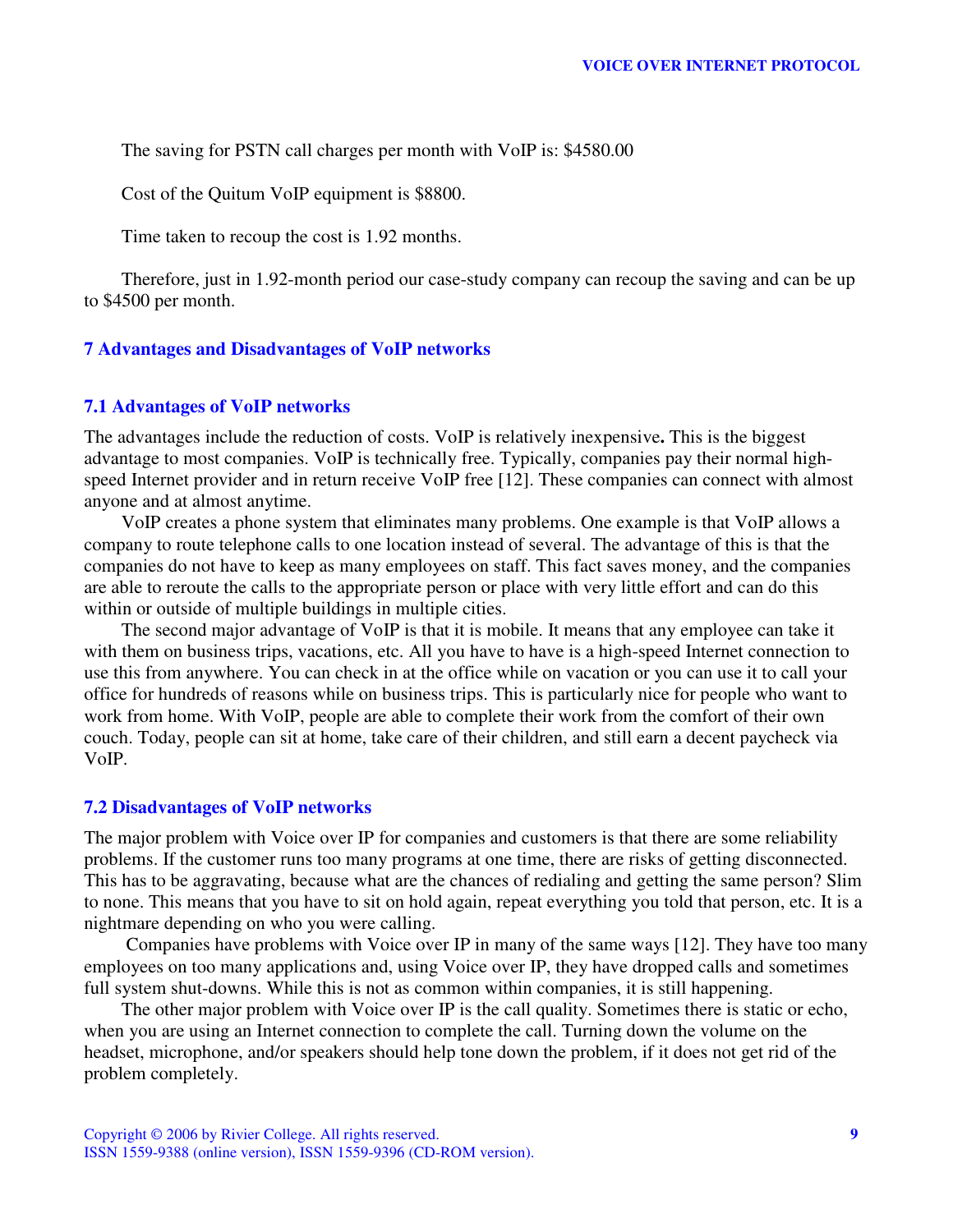While there are several other smaller problems that are associated with Voice over IP, there are hundreds of developers improving these services everyday. The developers are currently creating builtin generator systems in case the electricity goes out, improving all of the problem areas, and enforcing the new government law stating that any provider has to offer 911 services.

### **8. Voice-over-IP Implementation Options**

While the VoIP market continues to evolve, the current universe of VoIP implementation options can be segmented into four broad categories (PBX-based gateway, Router-based gateway, PC-based gateway, and intelligent multi-path switching gateway). Each of these has its own advantages and disadvantages.

#### **8.1 PBX-based gateways**

The leading manufacturers of PBX equipment are all introducing their own solutions to the VoIP challenge. With their significant market-share and mind-share among corporate telecom managers, these companies are well-positioned to capture a sizable piece of the early VoIP market. From a technical point of view, these companies can effectively integrate the management of VoIP functionality with the existing corporate voice communications platform. They also have many years of experience building hardware and software that meets the reliability standards of the voice market.

The downside is that these vendors have minimal experience in IP-centric data networking. Without strong expertise in the vagaries of connectionless, non-determinate protocols, it is unclear how well they will be able to address the issues of voice signal quality in the IP world. And, as strong as their market position may be among telecom buyers and distribution channels, it is extremely weak on the data communications side of the equation. This may hamper PBX vendors' long-term ability to achieve dominance in a world dominated by IP innovators.

Perhaps the biggest drawback to the PBX-based approach is that this class of solution is tied so directly to highly proprietary PBX platforms. The leading PBX vendors have no demonstrable track record in either defining or adopting the types of open technical standards that have accelerated adoption of the Internet over the past decade. Without this commitment to standards-based technology, PBX vendors' VoIP solutions won't be a very good bet for companies seeking broad interoperability and flexible migration paths.

#### **8.2 Router-based gateways**

Manufacturers of routers and other data networking hardware are also attacking the VoIP market, albeit from the other direction. Like their PBX counterparts, these suppliers have healthy market-share and mind-share among an entrenched constituency – in this case, data communications managers and networking equipment resellers. Their expertise in IP technology should also stand them in good stead, especially when it comes to solving voice quality problems using the IP quality-of-service (QoS) techniques they have been developing for some time.

Unfortunately, router vendors' vulnerabilities mirror those of PBX vendors. Their unfamiliarity with voice technology and call management continues to hamper their ability to deliver corporate-class telephony solutions. And continuing failure to raise to the reliability standards that have been perfected among telephony vendors over the past several decades essentially disqualifies them from serious consideration when it comes to corporate voice infrastructure.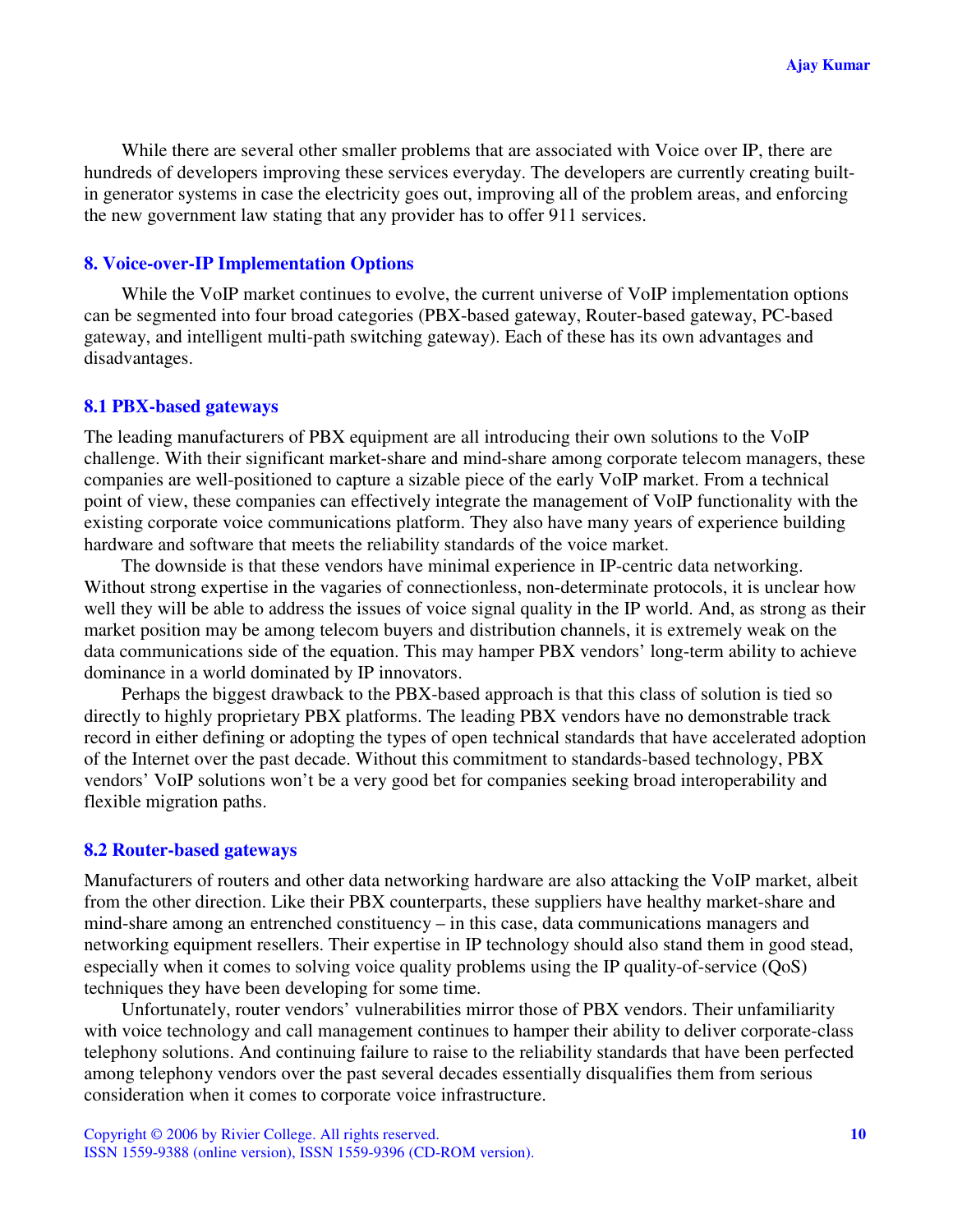Finally, it must be noted that the standards-based approach that has characterized recent advances in data networking is beginning to show signs of unraveling. In their pursuit of competitive advantages, many networking vendors are introducing an increasing – though subtle – element of proprietary flow control mechanisms. More and more, they are steering their customers to so-called "end-to-end" solutions – which is really a code-phrase for requiring a single manufacturer's equipment across the edge, access and core strata of the network. This, again, represents the type of lock-in that most technology managers would prefer to avoid at this early stage of their VoIP plans.

# **8.3 PC-based gateways**

Several vendors are bringing stand-alone gateways to market. These products offer a router- and PBXindependent solution, since they are not tied to a particular manufacturer's platform. These smaller, more nimble vendors exhibit a greater ability to rapidly adopt – and even help define – emerging standards.

However, stand-alone gateways are also typically based on a PC platform, which calls into question their inherent reliability. Also, these vendors do not have access to the type of manufacturing scale that lends itself to cost-efficiency. It is doubtful that expensive, unstable products will find broad acceptance among buyers and distributors of corporate voice equipment.

# **8.4 Intelligent Multi-path Switching Gateways**

A fourth alternative to the above categories has recently appeared on the VoIP scene: the multi-path switch. These devices are specifically designed to address the issues unanswered by the product categories described above – including voice quality, network reliability, and vendor independence. It is this type of solution that the following section focuses on in further depth.

# **9 Security**

The convergence of voice and data networks complicates the security issues [15]. Until now most attacks have targeted data networks, but, as voice applications become even more strategic on IP network, they too can be exposed (94 registered attacks in November 2005) to many of the same vulnerabilities that plague data networks, including denial or service (DoS), application layer attacks. Critical flaws in one vendor's IP telephony software could allow hackers to gain control and shutdown voice systems, redirect phone calls, eavesdrop, or gain access to other computers running the vendor's telephony. All IP telephony platforms in the market do not share the architecture, hence vulnerability in one are likely to be absent in another. Most communication vendors provide solid security solutions. It is very important to recognize that security in a converged world does not have a simple one-step, onelayer, or one-vendor solution.

The first step is to know what can be done. Following are the key principles for defending converged networks, ensuring that voice applications remain secure and protecting an enterprise's global communications.

### **9.1 Protect communications flow at every level of a Multi-vendor Network**

It is very important for an organization to identify the needs to be able to defend itself from attack at every vulnerable point and application (e.g., denial of service). Providing protection only at the network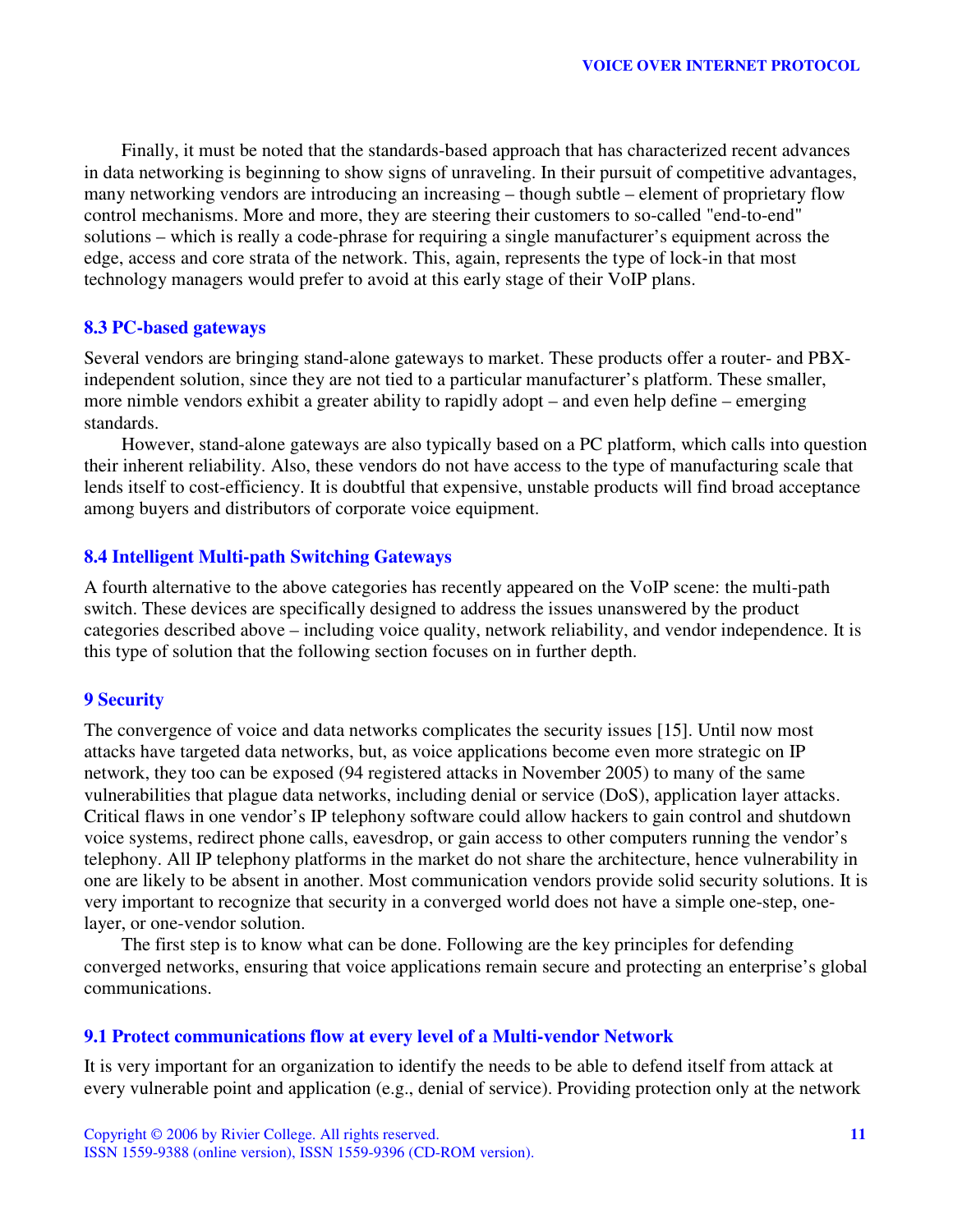infrastructure layer (e.g., at the router) can pose major problem, if an intruder gets into the network and most attacks happen within the network. Ignoring the DoS protection within the server at gateways and end-points can make a business less secure.

The best strategy is to provide layers of protection all the ways from the network infrastructure through the application level to the user device. Organizations can make it harder for attackers by increasing the number and types of hurdles they have to pass through up and down the communication stack.

# **9.2 Use Open rather than Proprietary Solutions**

The major benefit of the open standards is that vendors and users alike are able to build on what is already been accomplished to solve security problems. Therefore, the level of protection is constantly improving.

In a proprietary implementation, businesses rely on a vendor's claims of the security being provided, which could put a company at risk if those claims have not been tested and certified. Whereas the open standards let customers choose the best, most cost-effective security solutions that make the most sense for their particular business.

# **9.3 Trust Vendors who Approach to Security and Collaborate with the Industry**

Security conscious vendors take a multifaceted approach to delivering secure products and solutions. Media encryption is one example. It is just not offered on high-end elements, those requiring third-party adjuncts. Some vendors also offer key services that can enhance the security of converged networks. A serious vendor can help in the initial architectural planning of a secure converged network. It is very important for modern leading vendors to work with groups like the VoIP Security Alliance of the VoIP and security communities, focused on increasing vendor and customer awareness of threats to IP communications. As an industry, where every business network and the applications on it are completely not safe from malicious attacks, network threats can be real, but steps can be taken to reinforce and protect business communications against attacks. Open standards-based, multi-vendor solutions and services, combined with industry best practices, are the path to greater integrity in an increasingly hostile communications environment.

# **10 Conclusion**

In a VoIP network, voice quality is only as good as the quality of the weakest network link. Packet loss, delay and delay variation all contribute to degraded voice quality. Additionally, because network congestion (or more accurately, instantaneous buffer congestion) can occur at any time in any portion of the network, network quality is an end-to-end design issue. The QoS tools discussed in this project are a set of mechanisms to increase voice quality on data networks by decreasing dropped voice packets during times off network congestion and minimizing both the fixed and variable delays encountered in a given voice connection.

### **11 Acknowledgements**

I would like to take this opportunity and thank the Department of Mathematics and Computer Science at the Rivier College for giving me the opportunity to write a paper on this interesting topic. Finally, I